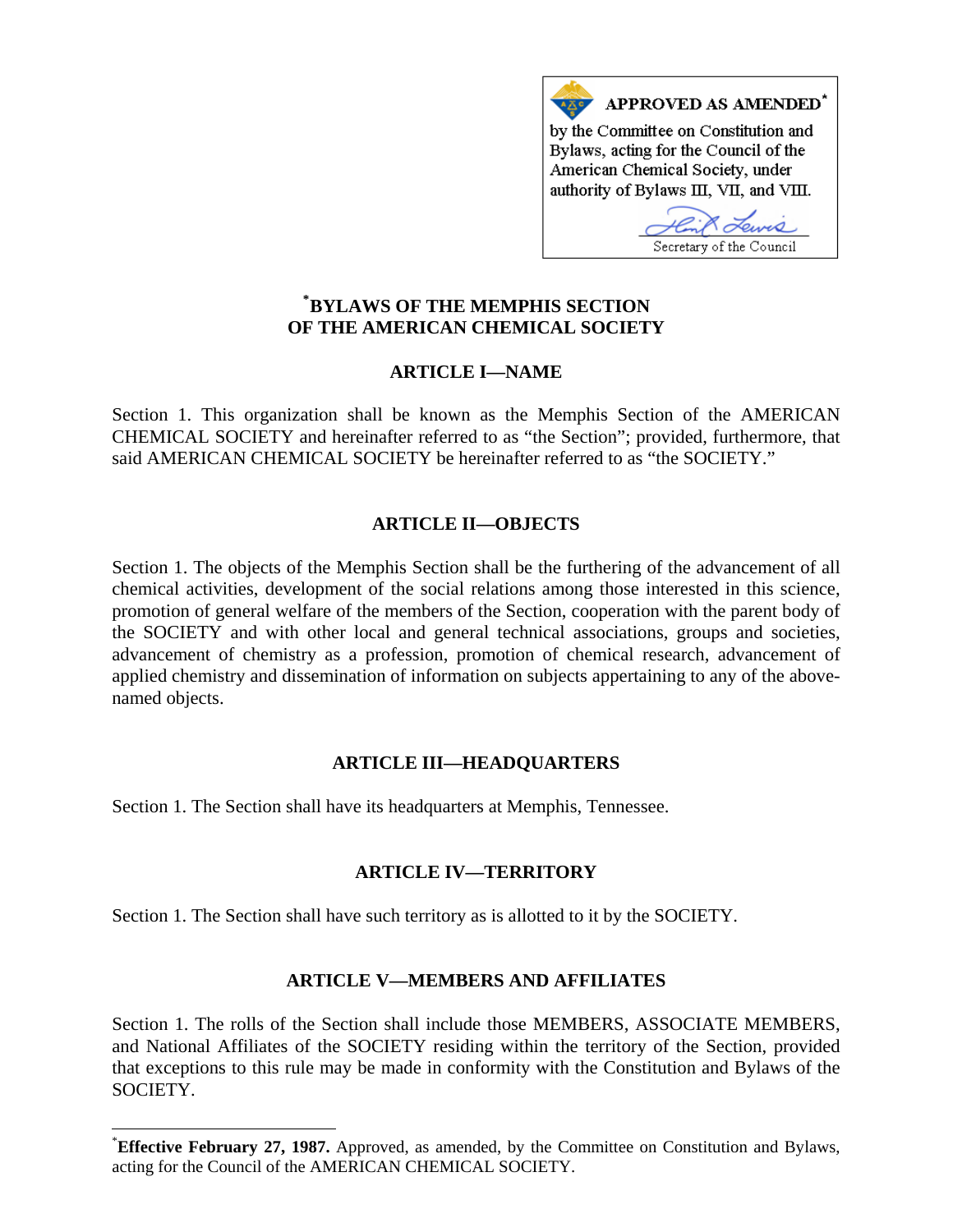Section 2. The Section may have Local Section Affiliates subject to the provisions of the Constitution and Bylaws of the SOCIETY.

Section 3. MEMBERS, ASSOCIATE MEMBERS, National Affiliates and Local Section Affiliates shall have such rights and privileges as are accorded them by the Constitution and Bylaws of the SOCIETY. National Affiliates and Local Section Affiliates may not vote for or hold an elective position of the Section, vote on articles of incorporation and bylaws of the Section, or serve as voting members of the Executive Committee. (ASSOCIATE MEMBERS may not hold any position on the Executive Committee but may be elected or appointed to other committee positions.)

### **ARTICLE VI—OFFICERS AND MANNER OF ELECTION**

Section 1. The officers of the Section shall be a Chair, a Chair-Elect, the Councilors and Alternate Councilors as may be provided by the Constitution and Bylaws of the SOCIETY, a Secretary, and a Treasurer. The offices of Secretary and Treasurer may be held by one person. Only MEMBERS shall be eligible for holding office.

Section 2. The Chair-Elect of the Section shall be elected annually for a term of one year or until a successor is duly elected. The Chair-Elect shall become Chair for the year following. The Secretary and the Treasurer shall be each elected for a term of two years. Councilors and Alternate Councilors shall be elected for a term of three years. All officers shall take office on January 1.

Section 3. The Executive Committee of the Section shall fill any vacancy in its body and any vacant office by the appointment of any MEMBER of the Section qualified to hold office to serve until the next annual election.

Section 4. The Chair of the Section shall appoint two Nominating Committees of not less than three members each. The Chair of the Section shall designate one of the appointed members of each Committee as its Chair. At least one appointee on each Committee must be a MEMBER.

Section 5. The Nominating Committees as provided in Section 4 of this Article shall each present a full slate of nominees to the Chair at a date requested by the Chair. The Chair shall then forward the dual slates of nominees to the Secretary for the formation of a ballot. The Secretary shall mail a ballot to each eligible voter in the Section. Members may substitute nominees of their own selection by writing in the names on the ballot. All ballots cast shall be returned in a sealed envelope bearing the voters signature on the outside to the Secretary no later than 30 days after mailing of the ballot.

Section 6. The valid ballots cast shall be counted by three tellers appointed by the Chair. The results of the balloting shall be reported first to the Executive Committee and then to the general membership. In case of a tie vote for any elective office, the Executive Committee shall decide between the tie candidates.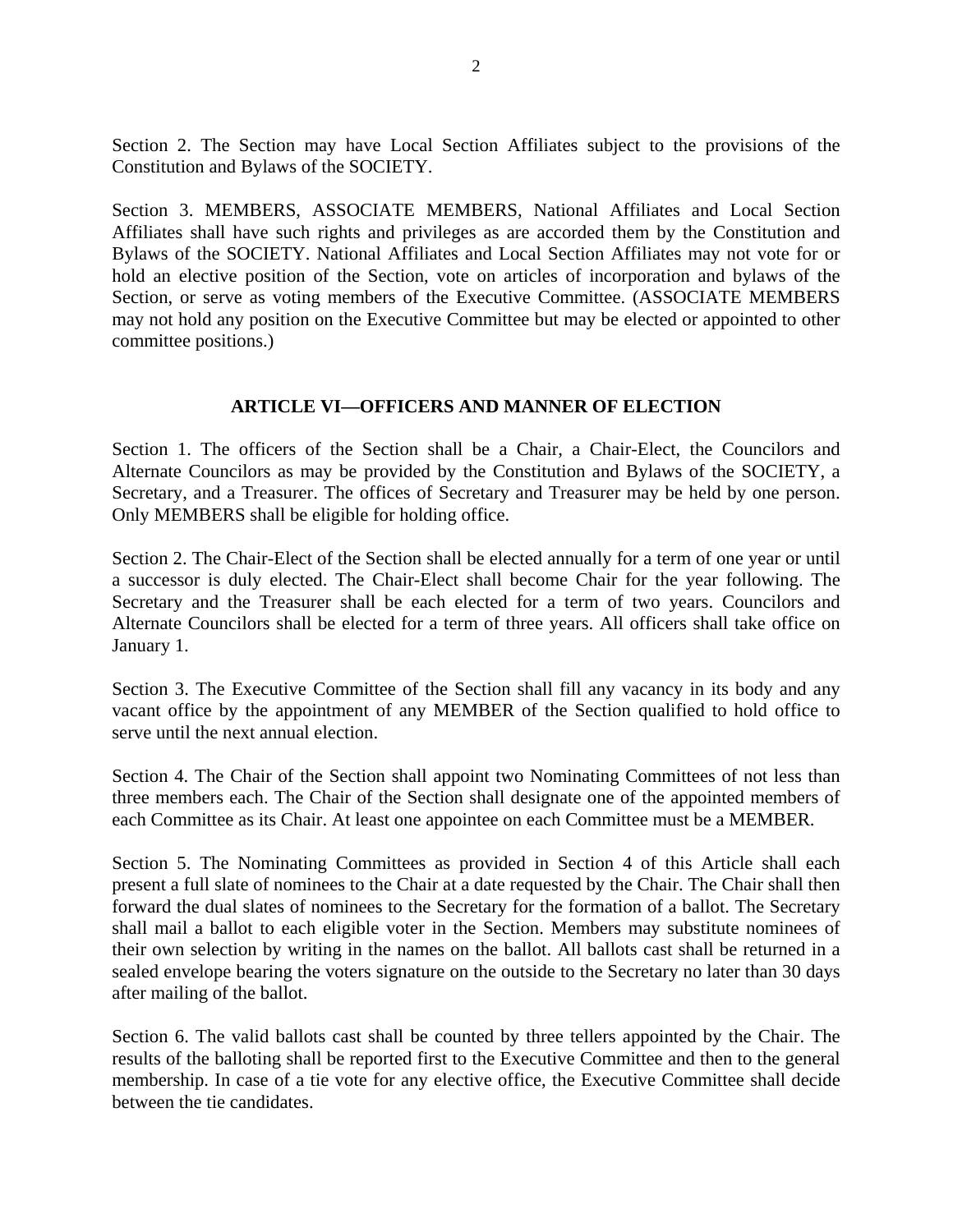#### **ARTICLE VII—DUTIES OF OFFICERS**

Section 1. The duties of the several officers shall be such as usually pertain to their offices together with those required by the Constitution and Bylaws of the SOCIETY and such other duties as may be given them from time to time by the Executive Committee.

Section 2. The Treasurer shall be bonded in a suitable manner if, when, and as the Executive Committee so provides.

Section 3. The Treasurer shall receive and deposit all funds paid to the Section in the name of the Section, and shall disburse funds of the Section in a manner specified by the Executive Committee.

Section 4. The Chair of the Section through the Executive Committee is responsible for keeping an updated JOBS MANUAL in which are to be found the specific duties of the Section officers, position holders, and committees.

### **ARTICLE VIII—COMMITTEES AND THEIR DUTIES**

Section 1. There shall be an Executive Committee and such other committees as may be necessary for the proper conduct of the affairs of the Section.

Section 2. The Executive Committee shall consist of the officers of the Section as set forth in Article VI, Section 1, the Immediate Past Chair, Past Secretary, and Past Treasurer, the Chair of any Sub-Section and three Members-at-Large elected in the manner described in Article VI. The Members-at-Large shall be elected for a term of three years with one position being filled each year. This Committee shall have charge of the affairs otherwise provided for in the bylaws.

Section 3. There shall be two Nominating Committees as provided for in Article VI, Section 4.

Section 4. An Auditing Committee of three MEMBERS shall be appointed at the November meeting by the Chair for the purpose of examining the accounts of the Memphis Section. This examination shall be made at the end of the calendar year and reported to the Executive Committee. The Secretary shall report the Auditing Committee findings to the general membership as soon as is practical. The Auditing Committee shall report its findings in writing at the following January meeting.

Section 5. The Memphis Section shall have an Awards Committee of six MEMBERS of the SOCIETY and the Memphis Section, who are to be elected and serve as set forth in this section. The Chair and Chair-Elect are to be non-voting members.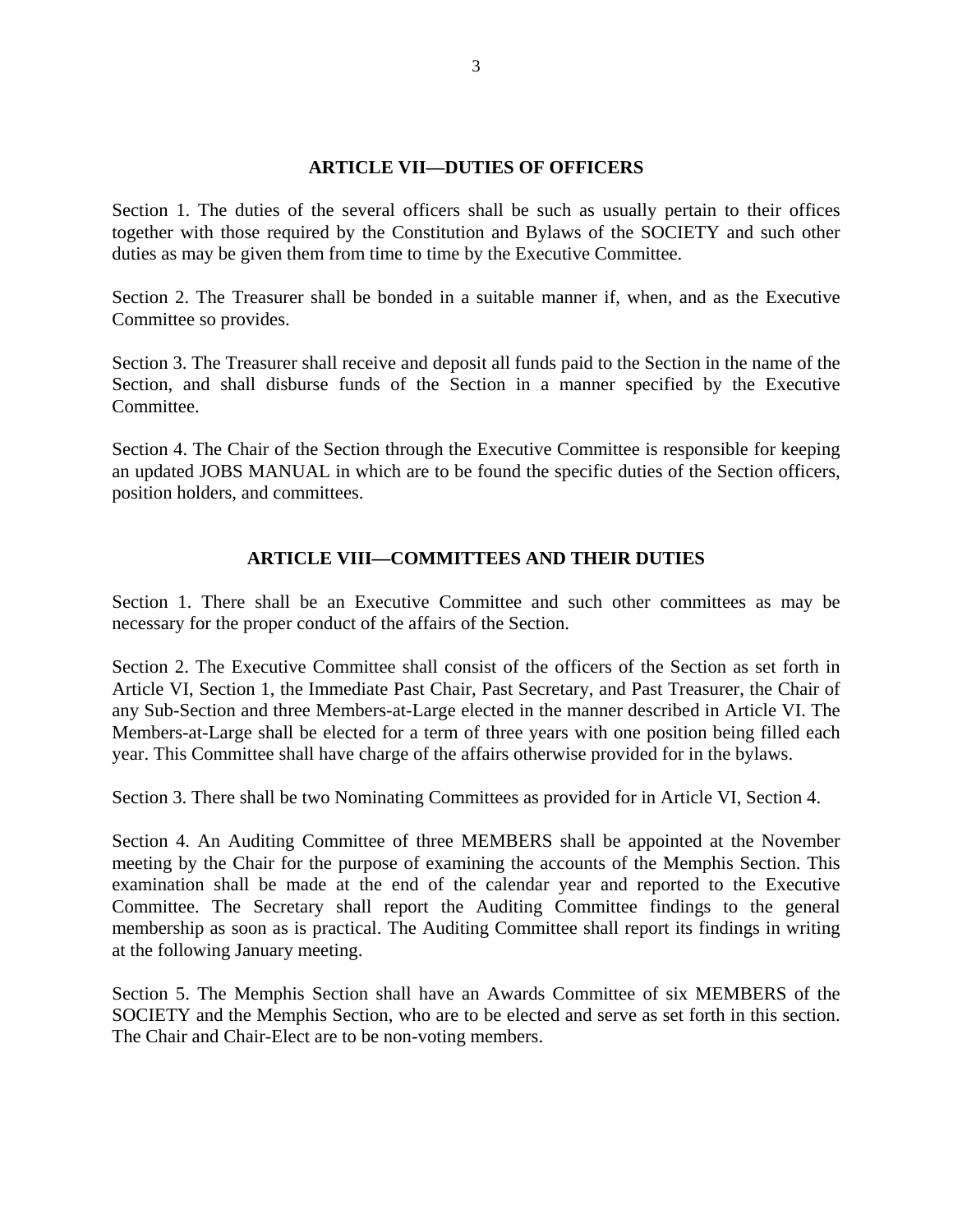Two members shall be elected each year at the regular election and according to the bylaws covering elections of officers and shall serve for a period of three calendar years starting January 1 following their election.

 The functions and duties of the Awards Committee shall be determined by the Executive Committee of the Memphis Section.

Section 6. The Section shall have a Program Committee consisting of the Chair-Elect and three members.

 One member shall be elected each year at the regular election of officers and shall serve for a period of three calendar years beginning January 1.

 The Chair-Elect of the Section shall serve as Chair of this Committee. The duties of the Program Committee shall be to arrange for speakers for the Section meetings, to arrange for meeting places and for socials associated with meetings.

Section 7. All committees not otherwise provided for in these bylaws may be appointed from time to time by the Chair.

### **ARTICLE IX—MEETINGS**

Section 1. The Section shall meet regularly upon due notice at such times and places as may suit its convenience, provided that at least two meetings shall be held in each calendar year.

Section 2. The Section may have special meetings upon the request of a majority of the Executive Committee.

Section 3. A quorum for regular and special meetings of the Section shall consist of 20% of the members of the Section. In the absence of a quorum, regular and special meetings shall adjourn to a date.

Section 4. The Executive Committee shall meet upon due notice at such times and places as may suit its convenience, upon call of the Chair or upon request of a majority of its members. The order of business shall be such as the Committee provides from time to time. The Secretary shall keep minutes of these meetings and report same to the general membership.

Section 5. A quorum for an Executive Committee meeting shall consist of a majority of the members of the Committee provided that the Chair or Chair-Elect is present. In the absence of a quorum, the meeting shall adjourn to a date.

Section 6. At regular meetings of the Section the order of business shall be as follows:

- a. Minutes of previous meeting
- b. Reports of officers and committees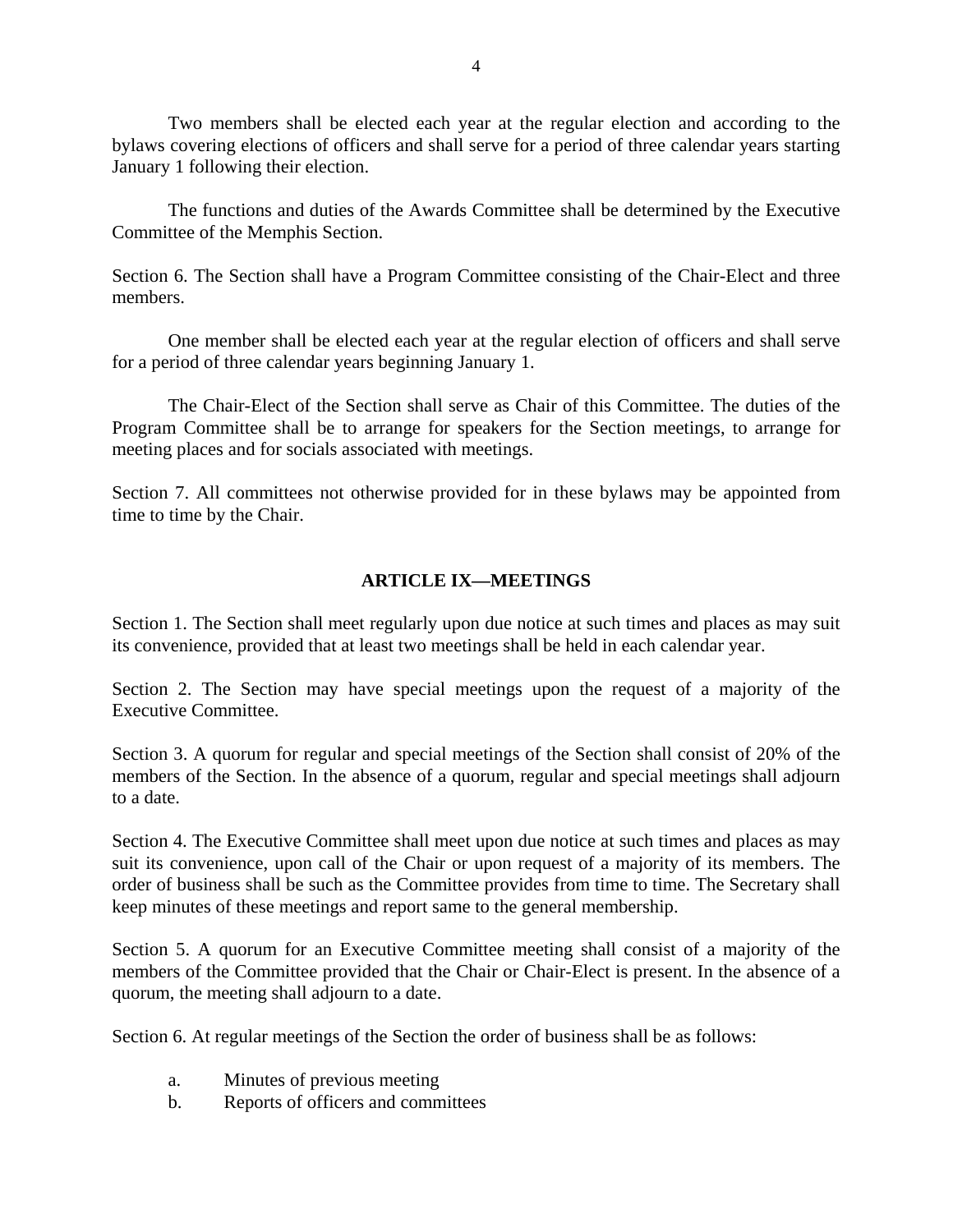- c. Announcements
- d. Miscellaneous business
- e. Reading of papers, talks and social activities
- f. Adjournment

Section 7. The regular order of business at a regular meeting may be suspended by a majority vote of the members present.

Section 8. The Secretary shall keep permanent records of all business conducted at regular and special Section meetings.

Section 9. The parliamentary procedure, for all Section meetings, not specifically provided in these bylaws, shall be subject to the latest edition of "Robert's Rules of Order."

Section 10. The Secretary is responsible for communicating to the general membership the agenda for Section meetings and the minutes of any official business conducted at Section meetings. This shall be done through the Section newsletter or regular mail.

## **ARTICLE X—DUES, FUNDS, DONATIONS AND BEQUESTS**

Section 1. All assigned members and National Affiliates, excepting MEMBERS in emeritus status of the SOCIETY, shall annually be assessed local dues, the amount of which shall be set by the Executive Committee of the Section.

Section 2. All Local Section Affiliates shall pay annual dues, the amount of which shall be set by the Executive Committee of the Section. Failure to pay such dues in advance shall terminate such affiliation.

Section 3. The raising and collection of funds other than dues may be provided by suitable resolution adopted at a regular or special meeting of the Section or as decided by the Executive Committee subject to the provisions of the Constitution and Bylaws of the SOCIETY.

Section 4. Donations or bequests of funds or property may be accepted by suitable resolution adopted at a regular or special meeting of the Section or as decided by the Executive Committee of the Section, subject to the provisions of the Constitution and Bylaws of the SOCIETY.

## **ARTICLE XI—DISSOLUTION**

Section 1. Upon the dissolution of the Section and the discharge of its debts and the settlement of its affairs, funds and property of the Section remaining thereafter shall be duly conveyed to the SOCIETY for the general purposes of the SOCIETY.